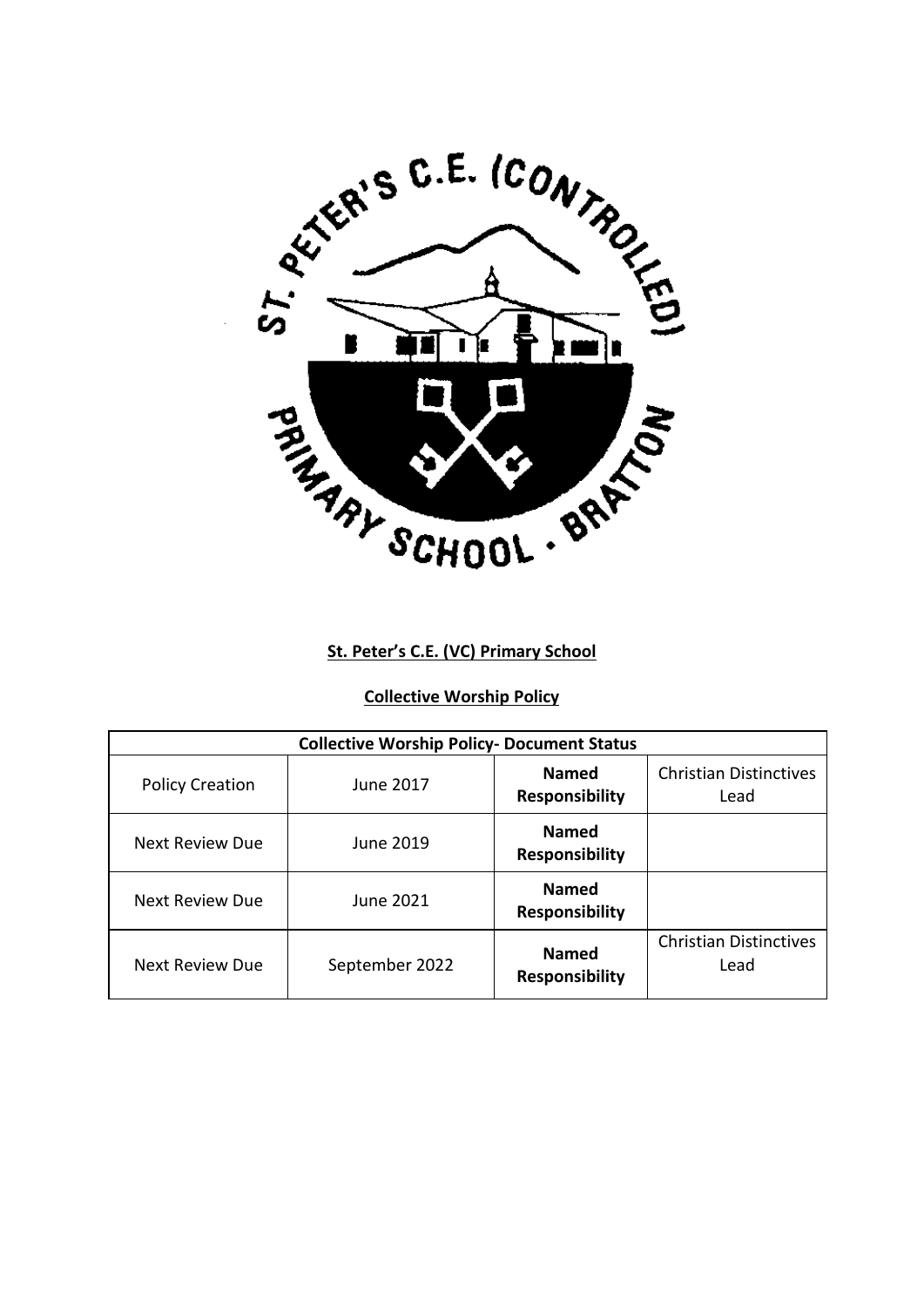## **Aims and objectives**

St. Peter's is a Church of England Controlled School. We are supported by the Lichfield Diocese. Collective worship plays a very important part in the life of our school and offers opportunities to show the living expression of Christian worship set in the context of our Anglican foundation.

The aims of collective worship are to provide children with:

- Opportunities to develop their spiritual awareness and response to this
- Time for reflection, meditation, prayer and silence
- An atmosphere in which the idea of God is accepted as both normal and natural
- A means of developing an appreciation that goes beyond the material world, fostering a concern for others and providing a forum for exploring shared values.

### **The legal position of collective worship**

We have a daily act of collective worship. The law as regards the requirement to take part in a daily act of collective worship is found in the School Standards and Framework Act 1998 Part II, Chapter VI, sections 70 and 71. Sub-section 1 of section 70 of the act requires that each pupil in attendance shall on each day take part in an act of daily worship.

### **Right to Withdraw**

At St. Peter's Primary School, we wish to be an inclusive community but recognise that parents have the legal right to withdraw their children from religious education or collective worship. Parents wishing to exercise this right or if they have any concerns about the policy, provision and practice of Religious Education, are asked to discuss this with the headteacher first.

#### **Delivery of collective worship**

The pattern for collective worship varies based on a variety of factors. It will include senior leaders, class teachers, other school staff and external contributors.

We follow themes each half term and these link with our school values : Excellence, Nurture, Respect, Integrity, Compassion and Hope.

The school council has added choices for stories and activities linked to the themes. Where confident and appropriate, children will begin to plan or lead some acts of worship.

We hold our collective worship for festivals in the church and school and invite parents/carers and members of the community to join us. We also invite the clergy to be involved in our collective worship in church. Additionally, parents/carers are invited to join us to celebrate festivals in church and school. Our outside.

A prayer and reflection time with candles which represent our core Christian Values of Love, Forgiveness and Aspiration, concludes our worship each day.

We also welcome visiting speakers into our school. These include our local clergy and a local Open The Book which the children enjoy very much.

#### **Collective worship and inclusion**

At our school, we provide collective worship for all children, whatever their ability and individual needs. We strive hard to meet the needs of those pupils with special educational needs, those with disabilities,